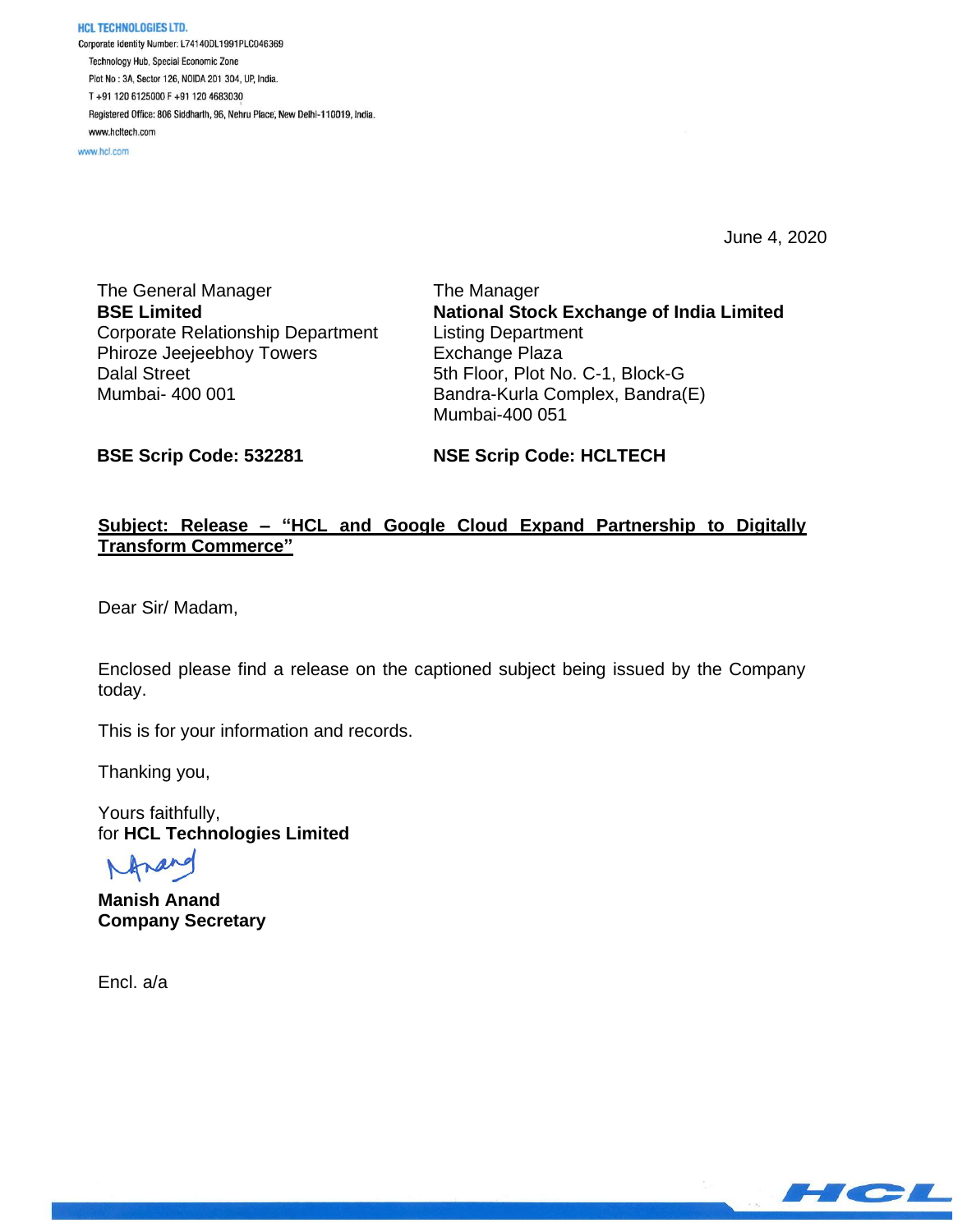

# **HCL and Google Cloud Expand Partnership to Digitally Transform Commerce**

### HCL brings its Commerce platform, HCL Commerce, to Google Cloud

**Noida, India, and Sunnyvale, Calif. — June 4, 2020 —** [HCL Technologies](https://www.hcltech.com/) (HCL), a leading global technology company, and Google Cloud today announced the expansion of their strategic partnership to bring HCL's software offerings, starting with HCL Commerce, to Google Cloud. Google Cloud will be the preferred cloud platform for HCL Commerce, providing global, secure and elastic infrastructure to power businesses' eCommerce strategies. Under this partnership, HCL also intends to leverage Anthos to enable multi-cloud and hybrid-cloud deployments of HCL Commerce.

HCL Commerce is a leading, cloud-native Commerce platform used by innovative businesses across multiple industries and around the world to drive more than \$100 billion in annual client revenues. With a strong track-record of delivering rock-solid performance, scalability and functionality, HCL Commerce today is at the forefront of many organizations' digital commerce strategies. It stretches far beyond an initial transaction and enables businesses to respond to evolving market conditions. It creates innovative merchandising strategies and rapidly launches new channels for both business-to-business and businessto-consumer use cases on the same platform.

Bringing HCL Commerce to Google Cloud will enable businesses to maintain their investments in HCL's trusted Commerce platform while also taking advantage of the global reach, security, and elasticity of Google Cloud. In addition, businesses across industries will be able to develop positive, data-driven customer experiences online by leveraging Google Cloud's capabilities in artificial intelligence, machine learning and analytics.

"The collaboration between Google Cloud and HCL Commerce is helping customers rapidly execute their digital transformation strategy that is rooted in the new normal. With the support of our global implementation partner ecosystem, we can now deliver a proven, comprehensive commerce solution across all industries, handling the challenges of today and in the future," said Darren Oberst, Corporate Vice President and Head of HCL Software.

"It is more important than ever for firms spanning all industries to deliver strong, customer-centric eCommerce experiences," said Kevin Ichhpurani, Corporate Vice President, Global Ecosystem at Google Cloud. "We're proud that Google Cloud infrastructure will power HCL Commerce, helping businesses leverage the elasticity and reliability of Google Cloud and ultimately delivering positive eCommerce experiences for customers around the world."

"By partnering with Google Cloud as a preferred cloud provider for HCL Commerce, DFS has taken advantage of HCL Commerce's unique industry leading capabilities that support the dynamic business and volume scalability that is the new normal, reacting quickly by deploying functional changes with ease, while also significantly lowering our total cost of ownership" said Russ Harte, Chief Technology Officer at [DFS,](http://www.dfs.co.uk/) the UK-based furniture retailer.

"Intertoys accelerated their digital transformation through this partnership by successfully going live in 15 weeks", said Robin Tichler at [InterToys](https://www.intertoys.nl/)*.* "Not only were we able to go live so quickly, we were able to scale seamlessly to 3X transaction volumes, as families bought games and toys during the recent crisis."

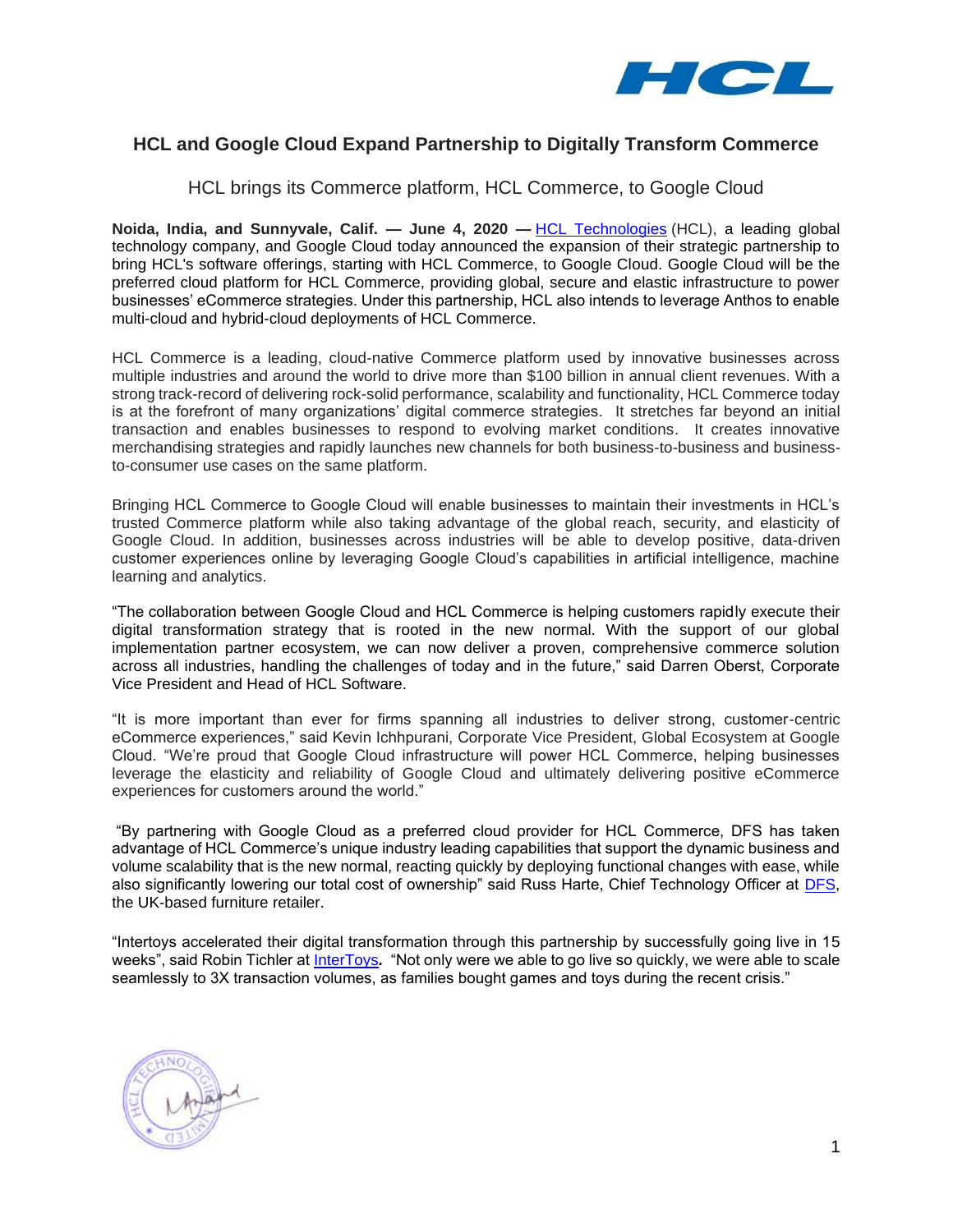

"The HCL Google Cloud Business Unit is enabling product collaboration across HCL Software and Google Cloud. The launch of HCL Commerce on Google Cloud is the first among a number of planned joint offerings built around application modernization, data center and database value unlock." said Kalyan Kumar, CTO and Corporate Vice President, HCL Technologies.

This latest announcement from HCL and Google Cloud expands on a deep partnership between the two companies to help organizations digitally transform. In 2019, HCL and Google Cloud announced the launch of HCL's [Google Cloud Business Unit](https://www.hcltech.com/cloud/google-cloud.) to accelerate enterprise cloud adoption worldwide. To support customers, HCL has established three dedicated Google Cloud Native Labs in New York, London and the New Delhi area. These labs provide business-focused design workshops to engage customers and develop IP and MVPs on Google Cloud across industries effectively and efficiently.

For more information on the HCL Commerce and Google Cloud Business Unit partnership, visit <https://www.hcltechsw.com/wps/portal/products/commerce/google/>

#### **About HCL Technologies**

HCL Technologies (HCL) empowers global enterprises with technology for the next decade today. HCL's Mode 1-2-3 strategy, through its deep-domain industry expertise, customer-centricity and entrepreneurial culture of ideapreneurship™ enables businesses to transform into next-gen enterprises.

HCL offers its services and products through three business units - IT and Business Services (ITBS), Engineering and R&D Services (ERS) and Products & Platforms (P&P). ITBS enables global enterprises to transform their businesses through offerings in areas of Applications, Infrastructure, Digital Process Operations and next generational digital transformation solutions. ERS offers engineering services and solutions in all aspects of product development and platform engineering. Under P&P, HCL provides modernized software products to global clients for their technology and industry-specific requirements. Through its cutting-edge co-innovation labs, global delivery capabilities and broad global network, HCL delivers holistic services in various industry verticals, categorized under Financial Services, Manufacturing, Technology & Services, Telecom & Media, Retail & CPG, Life Sciences & Healthcare and Public Services.

As a leading global technology company, HCL takes pride in its diversity, social responsibility, sustainability and education initiatives. As of 12 months ended March 31, 2020, HCL has a consolidated revenue of US\$ 9.94 billion and its 150,423 ideapreneurs operate out of 46 countries. For more information, visit [www.hcltech.com](http://www.hcltech.com/)

#### **Forward–looking Statements**

Certain statements in this release are forward-looking statements, which involve a number of risks, uncertainties, assumptions and other factors that could cause actual results to differ materially from those in such forward-looking statements. All statements, other than statements of historical fact are statements that could be deemed forward-looking statements, including but not limited to the statements containing the words 'planned', 'expects', 'believes',' strategy', 'opportunity', 'anticipates', 'hopes' or other similar words. The risks and uncertainties relating to these statements include, but are not limited to, risks and uncertainties regarding impact of pending regulatory proceedings, fluctuations in earnings, our ability to manage growth, intense competition in IT services, business process outsourcing and consulting services including those factors which may affect our cost advantage, wage increases in India, customer acceptances of our services, products and fee structures, our ability to attract and retain highly skilled professionals, our ability to integrate acquired assets in a cost-effective and timely manner, time and cost overruns on fixed-price, fixed-timeframe contracts, client concentration, restrictions on immigration, our ability to manage our international operations, reduced demand for technology in our key focus areas, disruptions in telecommunication networks, our ability to successfully complete and integrate potential